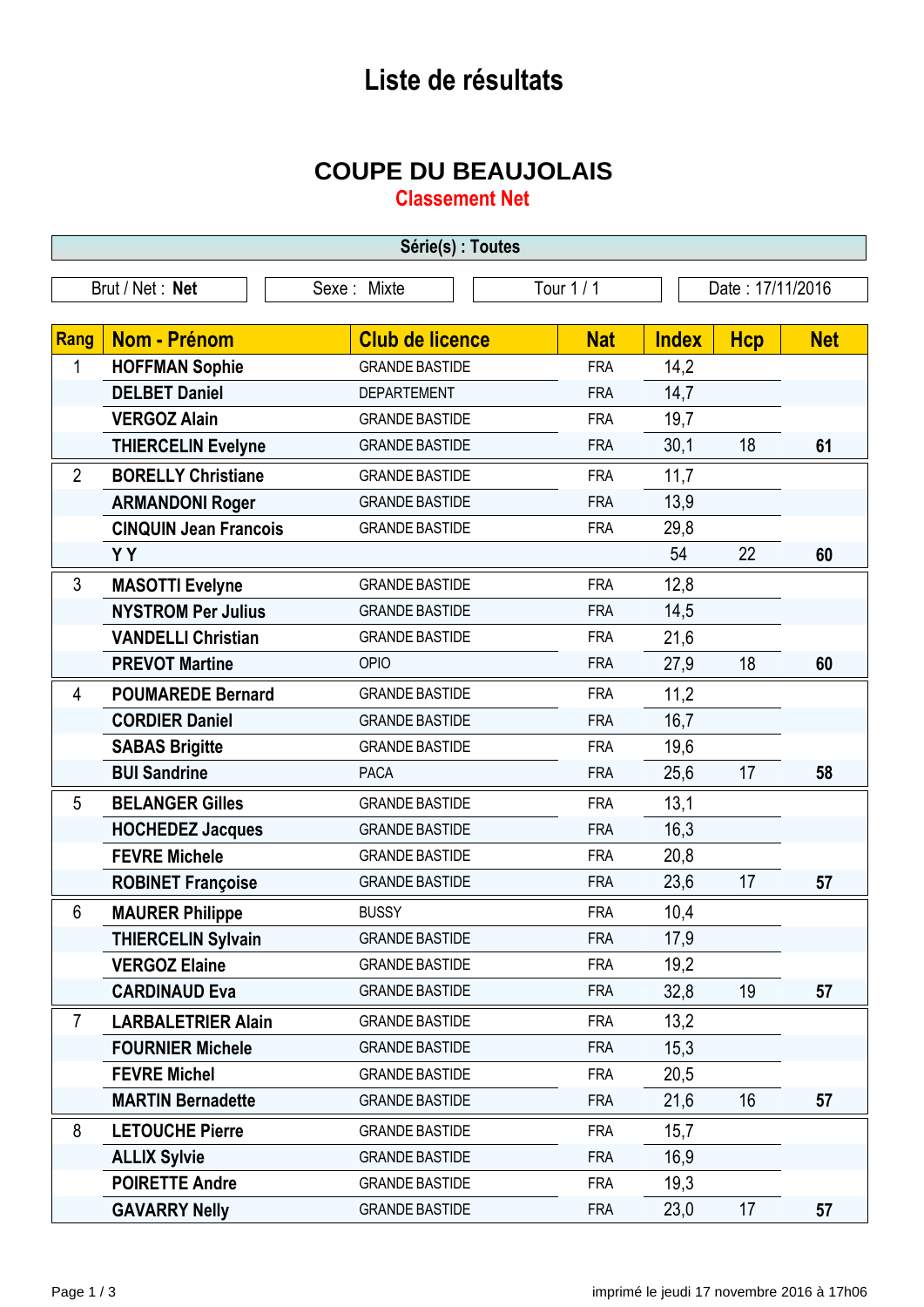| Rang | Nom - Prénom                | <b>Club de licence</b> | <b>Nat</b> | <b>Index</b> | <b>Hcp</b> | <b>Net</b> |
|------|-----------------------------|------------------------|------------|--------------|------------|------------|
| 9    | <b>CORDIER Marie</b>        | <b>GRANDE BASTIDE</b>  | <b>FRA</b> | 16,2         |            |            |
|      | <b>HAUSTGEN Michel</b>      | <b>GRANDE BASTIDE</b>  | <b>FRA</b> | 16,2         |            |            |
|      | <b>GOTTA Roberto</b>        | <b>GRANDE BASTIDE</b>  | <b>FRA</b> | 18,8         |            |            |
|      | <b>POIRETTE Marcelle</b>    | <b>GRANDE BASTIDE</b>  | <b>FRA</b> | 24,9         | 17         | 56         |
| 10   | <b>DRAGHI Serge</b>         | <b>VICTORIA</b>        | <b>FRA</b> | 9,9          |            |            |
|      | <b>BERNARD Francoise</b>    | <b>GRANDE BASTIDE</b>  | <b>FRA</b> | 17,8         |            |            |
|      | <b>BOUTHORS Etienne</b>     | <b>GRANDE BASTIDE</b>  | <b>FRA</b> | 18,1         |            |            |
|      | <b>MC INTYRE Andrew</b>     | <b>GRANDE BASTIDE</b>  | <b>FRA</b> | 21,4         | 15         | 56         |
| 11   | <b>SAGOT Patrick</b>        | <b>GRANDE BASTIDE</b>  | <b>FRA</b> | 12,4         |            |            |
|      | <b>DUFAY Christian</b>      | <b>GRANDE BASTIDE</b>  | <b>FRA</b> | 18,9         |            |            |
|      | <b>VIALE Joelle</b>         | <b>GRANDE BASTIDE</b>  | <b>FRA</b> | 19,4         |            |            |
|      | <b>DURANTHON Rejane</b>     | <b>GRANDE BASTIDE</b>  | <b>FRA</b> | 27,8         | 18         | 55         |
| 12   | <b>KEMPF Gerard</b>         | <b>GRANDE BASTIDE</b>  | <b>FRA</b> | 4,5          |            |            |
|      | <b>ROUFF Isabelle</b>       | <b>GRANDE BASTIDE</b>  | <b>FRA</b> | 16,5         |            |            |
|      | <b>DURANTHON Ivan</b>       | <b>GRANDE BASTIDE</b>  | <b>FRA</b> | 23,1         |            |            |
|      | <b>KRESSMANN Beatrice</b>   | <b>GRANDE BASTIDE</b>  | <b>FRA</b> | 27,9         | 16         | 55         |
| 13   | <b>LEONARD Guy</b>          | <b>GRANDE BASTIDE</b>  | <b>FRA</b> | 9,2          |            |            |
|      | <b>BETTIN Christian</b>     | <b>GRANDE BASTIDE</b>  | <b>FRA</b> | 13,8         |            |            |
|      | <b>PERRISSOL Claude</b>     | <b>GRANDE BASTIDE</b>  | <b>FRA</b> | 19,2         |            |            |
|      | <b>DAMIANO Catherine</b>    | <b>GRANDE BASTIDE</b>  | <b>FRA</b> | 33,5         | 17         | 55         |
| 14   | <b>VARGAS Alain</b>         | <b>GRANDE BASTIDE</b>  | <b>FRA</b> | 11,0         |            |            |
|      | <b>NYSTROM Elisabeth</b>    | <b>GRANDE BASTIDE</b>  | <b>FRA</b> | 12,8         |            |            |
|      | <b>COTTO Louis</b>          | <b>GRANDE BASTIDE</b>  | <b>FRA</b> | 21,3         |            |            |
|      | <b>BOURG Sylvie</b>         | <b>PROVENCAL</b>       | <b>FRA</b> | 27,7         | 17         | 55         |
| 15   | <b>DOMEREGO Josiane</b>     | <b>GRANDE BASTIDE</b>  | <b>FRA</b> | 13,3         |            |            |
|      | <b>AUBERT André</b>         | <b>GRANDE BASTIDE</b>  | <b>FRA</b> | 16,8         |            |            |
|      | <b>ROBINET Jean-Pierre</b>  | <b>GRANDE BASTIDE</b>  | <b>FRA</b> | 17,8         |            |            |
|      | <b>CLARION Danielle</b>     | <b>GRANDE BASTIDE</b>  | <b>FRA</b> | 22,9         | 16         | 54         |
| 16   | <b>HOFFMAN Patrick</b>      | <b>GRANDE BASTIDE</b>  | <b>FRA</b> | 7,1          |            |            |
|      | <b>TRUEBA Marie-Chantal</b> | <b>GRANDE BASTIDE</b>  | <b>FRA</b> | 14,7         |            |            |
|      | <b>ANDRIEUX Andre</b>       | <b>GRANDE BASTIDE</b>  | <b>FRA</b> | 18,0         |            |            |
|      | <b>BOURG Yves</b>           | <b>PROVENCAL</b>       | <b>FRA</b> | 45           | 17         | 54         |
| 17   | <b>CARDINAUD Christian</b>  | <b>GRANDE BASTIDE</b>  | <b>FRA</b> | 12,6         |            |            |
|      | <b>WAUGH Marten</b>         | <b>GRANDE BASTIDE</b>  | <b>FRA</b> | 13,1         |            |            |
|      | <b>MC INTYRE Dominique</b>  | <b>GRANDE BASTIDE</b>  | <b>FRA</b> | 22,8         |            |            |
|      | XX                          |                        |            | 54           | 20         | 53         |
| 18   | <b>VARGAS Josette</b>       | <b>GRANDE BASTIDE</b>  | <b>FRA</b> | 14,0         |            |            |
|      | <b>ROUZAUD Jacques</b>      | <b>GRANDE BASTIDE</b>  | <b>FRA</b> | 15,0         |            |            |
|      | <b>ANTOMARCHI Gilbert</b>   | <b>DEPARTEMENT</b>     | <b>FRA</b> | 19,2         |            |            |
|      | <b>ROCCA Monique</b>        | <b>GRANDE BASTIDE</b>  | <b>FRA</b> | 22,0         | 16         | 53         |
| 19   | <b>GREARD Jean-Pierre</b>   | <b>GRANDE BASTIDE</b>  | <b>FRA</b> | 11,7         |            |            |
|      | <b>BOUTHORS Dominique</b>   | <b>GRANDE BASTIDE</b>  | <b>FRA</b> | 13,8         |            |            |
|      | <b>ATTAL Gilbert</b>        | <b>GRANDE BASTIDE</b>  | <b>FRA</b> | 18,2         |            |            |
|      | <b>BETTIN Eliane</b>        | <b>GRANDE BASTIDE</b>  | <b>FRA</b> | 28,4         | 16         | 53         |